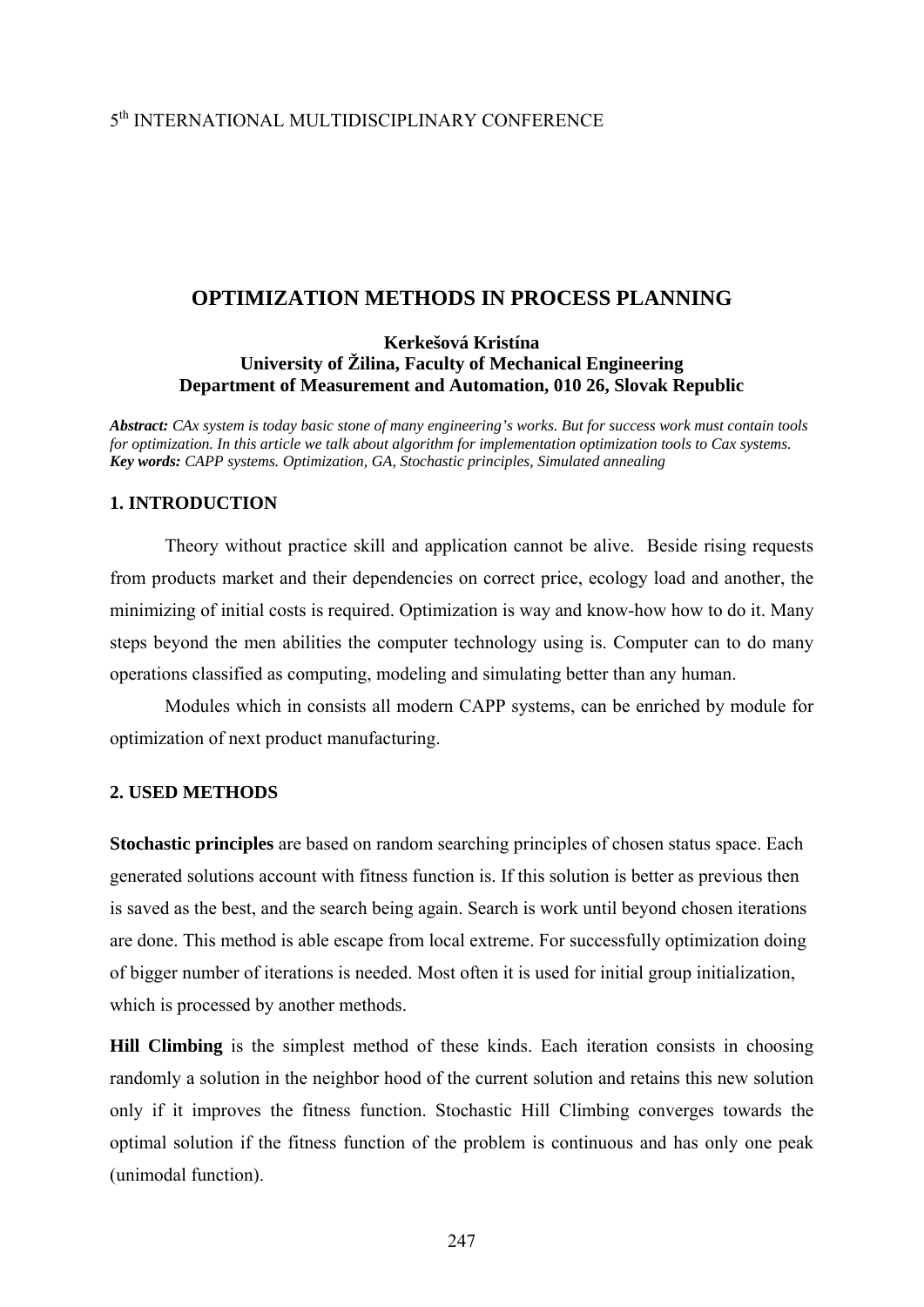

Fig. 1. Work of hill climbing algorithm

On functions with many peaks (multimodal functions), the algorithm is likely to stop on the first peak it finds even if it is not the highest one. Once a peak is reached, hill climbing cannot progress anymore, and that is problematic when this point is a local optimum. Stochastic hill climbing usually starts from a random select point. A simple idea to avoid getting stuck on the first local optimal consists in repeating several hill climbs each time starting from a different randomly chosen points. This method is sometimes known as iterated hill climbing. By discovering different local optimal points, it gives more chance to reach the global optimum. It works well if there are not too many local optima in the search space. But if the fitness function is very 'noisy' with many small peaks, stochastic hill climbing is definitely not a good method to use. Nevertheless such methods have the great advantage to be really easy to implement and to give fairly good solutions very quickly.

**Tabu search** is better as hill climbing algorithm abolish raised circular changes in browse nearest closed environment point of status place. A starting point for tabu search is to note that such a move may be described by a set of one or more attributes (or elements), and these attributes (properly chosen) can become the foundation for creating an attribute based memory. For example, in a zero-one integer-programming context these attributes may be the set of all possible value assignments (or changes in such assignments) for the binary variables. Then two attributes e and %, which denote that a certain binary variable is set to 1 or 0, may be called complementary to each other. Considering the number of attributes representing a move we may distinguish single-attribute moves (where every move is described by exactly one attribute) and multi-attribute moves (where every move may be described by more than one attribute). Following a steepest descent / mildest ascent approach, a move may either result in a best possible improvement or a least possible deterioration of the objective function value. Without additional control, however, such a process can cause a locally optimal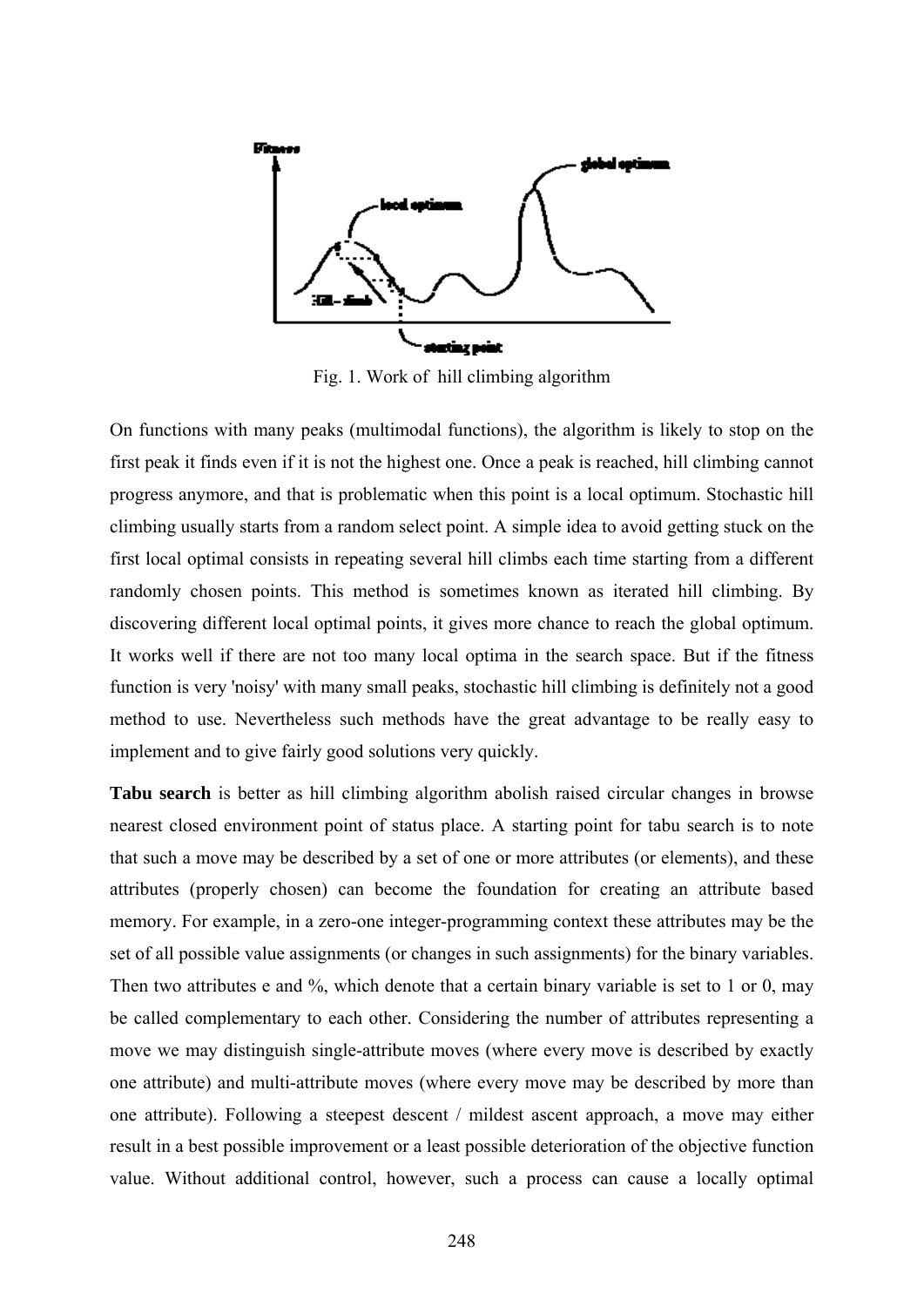solution to be re-visited immediately after moving to a neighbor, or in a future stage of the search process, respectively. To prevent the search from endlessly cycling between the same solutions, the attribute-based memory of tabu search is structured at its first level to provide a short-term memory function, which may be visualized to operate as follows. Imagine that the attributes of all explored moves are stored in a list, named a running list, representing the trajectory of solutions encountered. Then, related to a sub list of the running list a so-called tabu list may be introduced. Based on certain restrictions the tabu list implicitly keeps track of moves (or more precisely, salient features of these moves) by recording attributes complementary to those of the running list. These attributes will be forbidden from being embodied in moves selected in at least one subsequent iteration because their inclusion might lead back to a previously visited solution. Thus, the tabu list restricts the search to a subset of admissible moves (consisting of admissible attributes or combinations of attributes). The goal is to permit "good" moves in each iteration without re-visiting solutions already encountered.

**Simulated annealing** is a Monte Carlo approach for minimizing such multivariate functions. The term simulated annealing derives from the roughly analogous physical process of heating and then slowly cooling a substance to obtain a strong crystalline structure. In simulation, a minimum of the cost function corresponds to this ground state of the substance. The simulated annealing process lowers the temperature by slow stages until the system ``freezes" and no further changes occur. At each temperature the simulation must proceed long enough for the system to reach a steady state or equilibrium. This is known as thermalization. The time required for thermalization is the decorrelation time; correlated microstates are eliminated. The sequence of temperatures and the number of iterations applied to thermalize the system at each temperature comprise an annealing schedule. To apply simulated annealing, the system is initialized with a particular configuration. A new configuration is constructed by imposing a random displacement. If the energy of this new state is lower than that of the previous one, the change is accepted unconditionally and the system is updated. If the energy is greater, the new configuration is accepted probabilistically. This is the Metropolis step, the fundamental procedure of simulated annealing. This procedure allows the system to move consistently towards lower energy states, yet still `jump' out of local minima due to the probabilistic acceptance of some upward moves. If the temperature is decreased logarithmically, simulated annealing guarantees an optimal solution.

**Genetic algorithms** are general-purpose search algorithms based upon the principles of evolution observed in nature. Genetic algorithms combine selection, crossover, and mutation